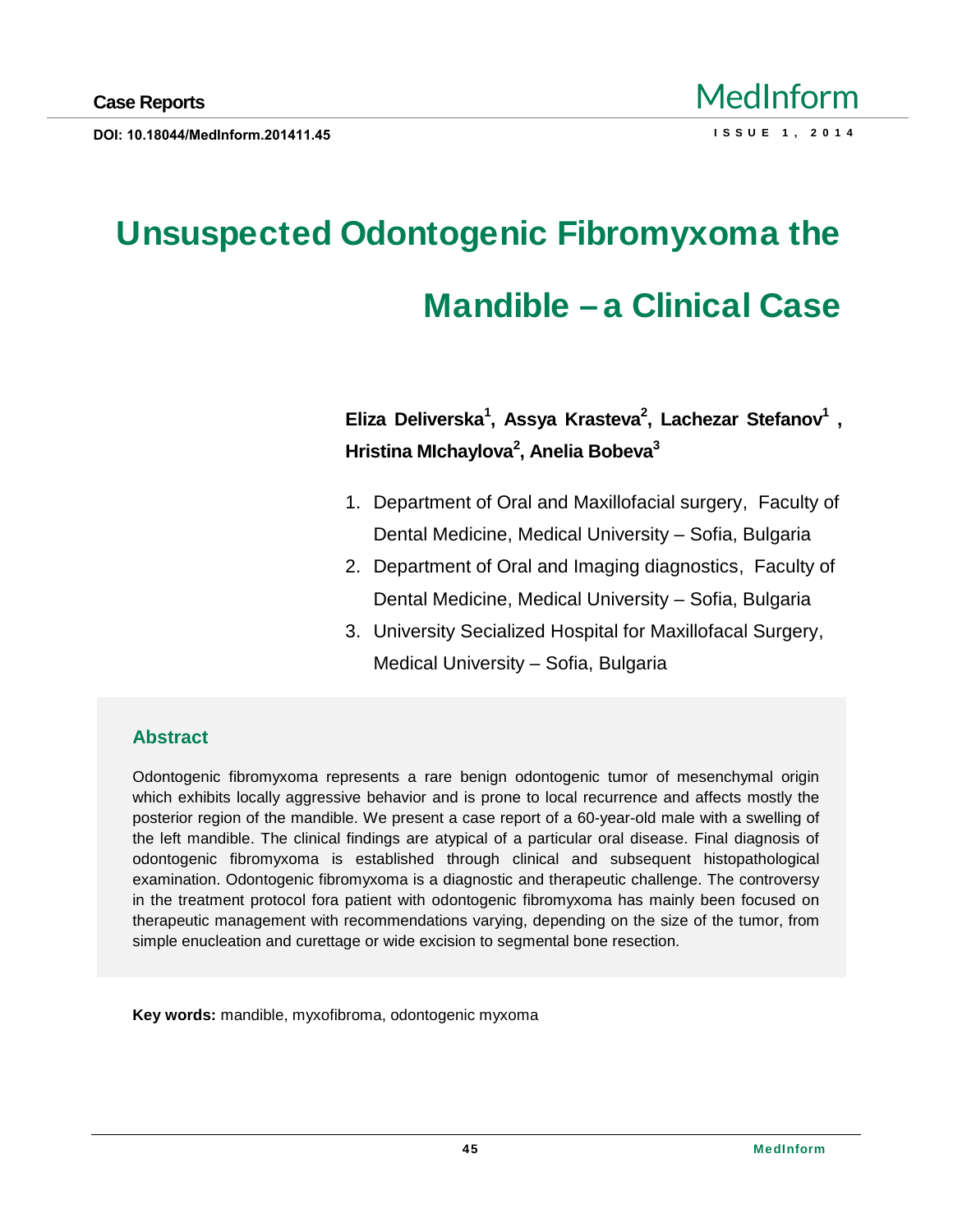#### **Background**

The term "myxoma/ myxofibroma" is introduced by Virchow in 1871, when he described tumors that histologically resembled the mucinous tissue of the umbilical cord (1). The World Health Organization (WHO) defines myxoma as a locally invasive neoplasm consisting of rounded and angular cells that lie in an abundant mucoid stroma. The tumor is usually poorly demarcated from the surrounding tissue with which it freely intermingles or from which it is separated by a pseudo capsule (1).

The term ''odontogenic fibromyxoma (OFM) is often applied when the tumor occurs in the jaws to reflect its odontogenic origin (1,2). It is considered as a locally invasive benign mesodermal tumour found exclusively in the jaws comprising 3-6% of all odontogenic tumors. It usually occurs in the second and third decades of life (3). OFM is more common in females and located mainly in the mandible (4, 5). Earlier theories suggest that OFM originates from the neural sheath or is a result of degeneration of fibromas, lipomas and others due to chronic irritation and the degenerative processes following tissue anoxemia. Recent studies reveal that myxomas/fibromyxomas arise from the mesenchymatous tissue of the dental follicle, thus being described as odontogenic with fibroblasts playing the major role in cell dispersal. This explanation fails to describe soft tissue myxomas. They probably arise from supporative structures of the teeth like the gingiva and the periodontal ligament (6, 7).

Clinically OFM is usually present as a slow growing asymptomatic swelling; however pain and paresthesia can occur in advanced stages. Facial asymmetry may occur due to large lesions. The lesion can be diffuse or well defined, uni- or multilocular. Displacement and mobility of teeth are relatively common. It may be associated with unerupted teeth. Cortical expansion can occur and large lesions can cause perforation (3, 8). Radiographic appearance may vary from a unilocular or multilocular radiolucent lesion to a mixed radiolucent–radiopaque lesion (3).

The clinical variables and radiological appearance make the diagnosis difficult in these tumors and histological examination reveals the diagnosis (3). Histologically these tumors are composed of a large amount of intercellular substance rich in acid mucopolysaccharides and made up of loose myxomatous connective tissue, fibroblasts and myofibroblasts. Patches of trabeculae of woven bone and capillaries are dispersed by the lesion (4).

Rare cases of OFM present with a diffuse and mottled appearance and can be mistaken for a malignant neoplasm (9).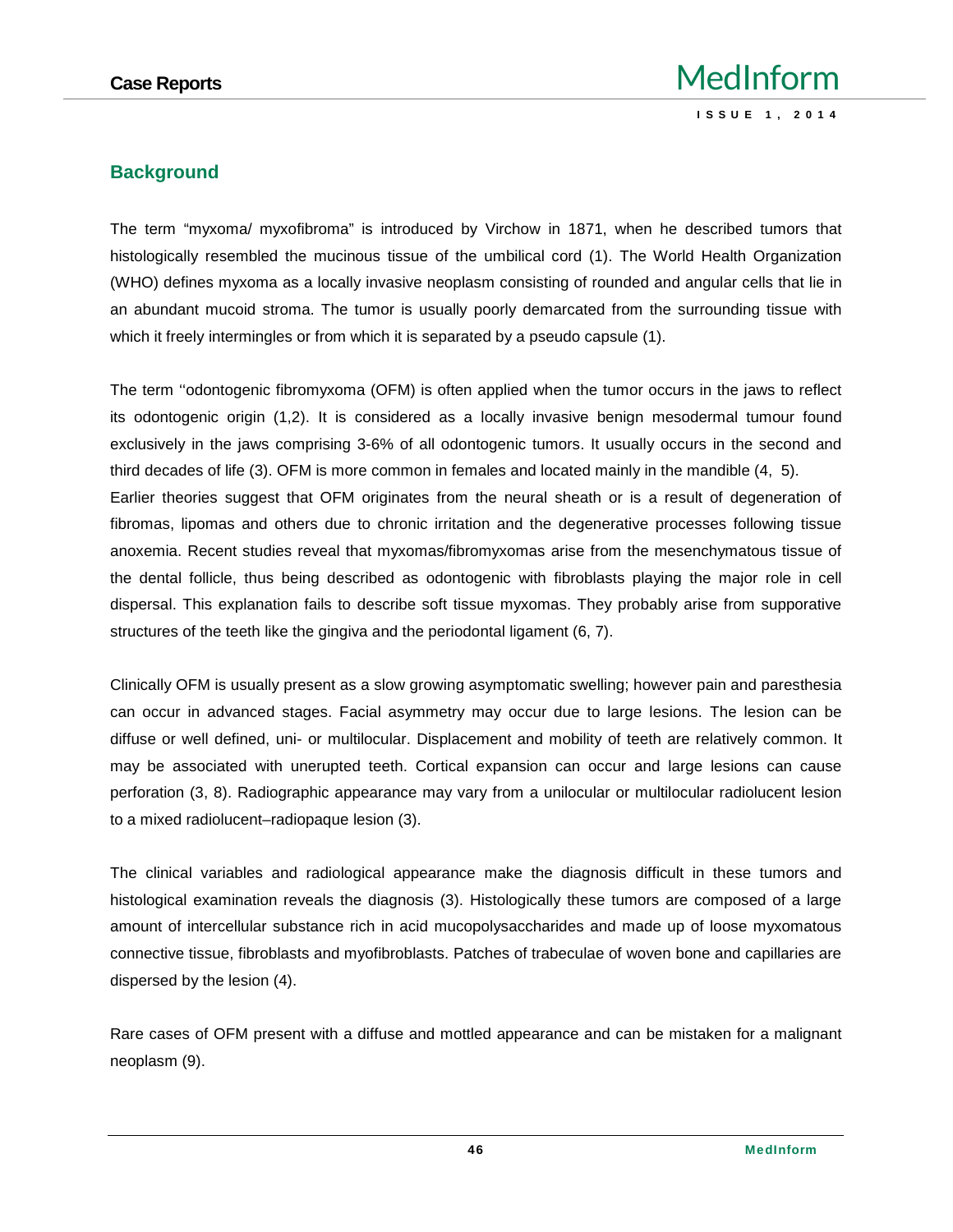## **Case Reports** MedInform **IedInform**<br> **ISSUE 1, 2014**

#### **Case Description**

We report the case of a 60-year-old male (D.S. med. history 599) with history of a large lump in the mouth persisting for 20 years. In the last two years the swelling enlarged.

Clinical examination reveals a large swelling of the left mandible extending from the distal part of the second premolar to the mesial part of the third molar sized 4/5 cm. The formation is pedunkulated, well defined, soft to firm in consistency on palpation, with even and reddish colour. Adjacent teeth show Grade II mobility and are migrated (Fig. 1).





A panoramic radiograph is taken. It reveals well-defined mixed radiolucency in the area of the left molars extending from the distal root of 36 to the mesial root of 38 including the apices of the teeth.

The tumor formation is removed by electro-excision in clinically and histologically clear margins. The teeth 36, 37 and 38 were extracted. A marginal osteotomy is performed and the postoperative defect is closed with a vestibular flap.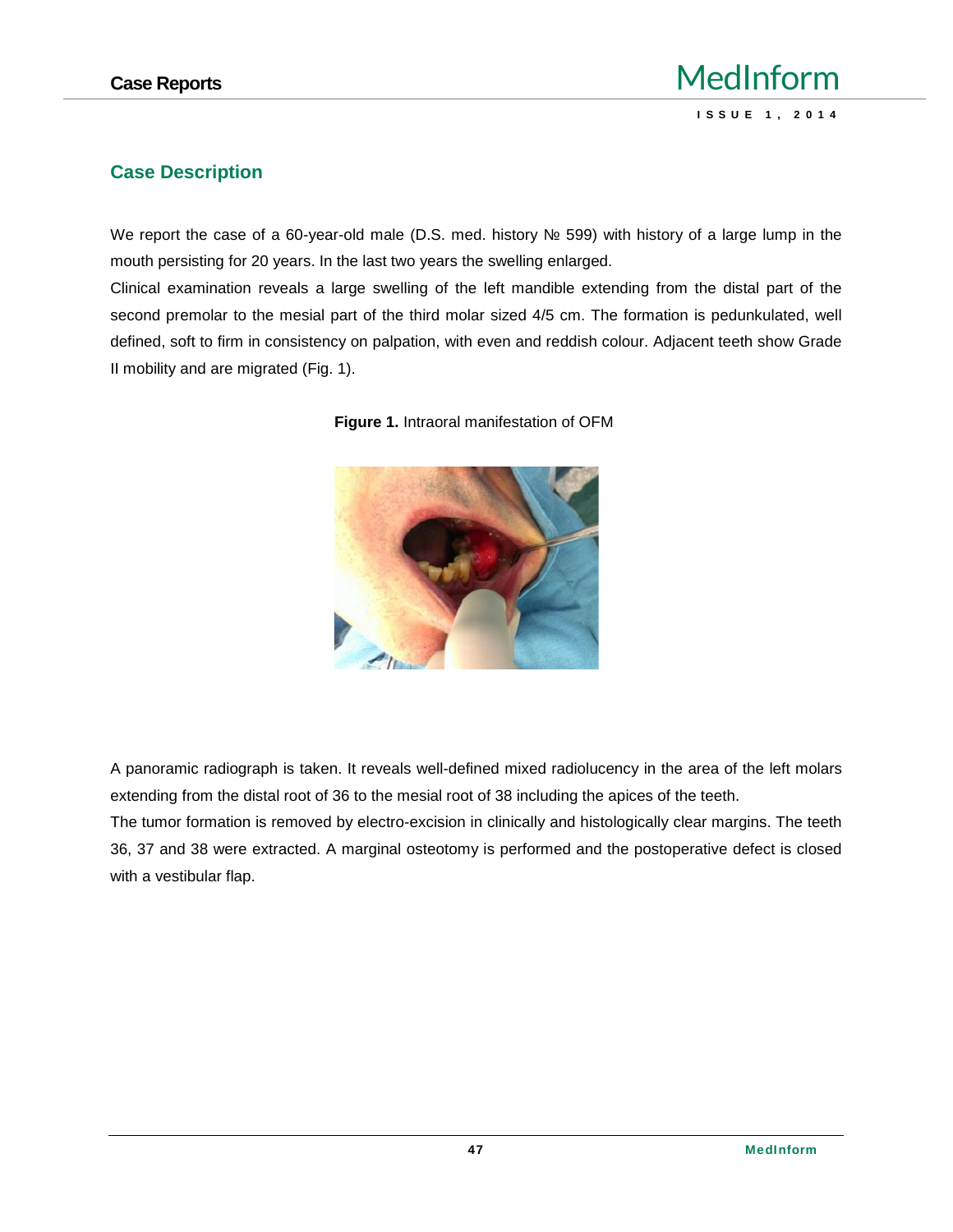The histological result (№130903,4/19.06.2013) shows: Fibromyxoma.

**Figure 2.** The histopathological examination reveals a partially encapsulated myxomatous area composed of dense collagen fibres with few calcified structures and islands of odontogenic epithelium suggestive of



#### **Discussion**

There is a wide variety in the clinical and radiologic appearance of OFM, which is the most common form of presentation as an asymptomatic expansion in the jaw and a multilocular radiolucent image. Although these are slow-growing lesions, they show a persistent and destructive pattern. With growth they usually displace and resorb teeth causing pain and facial deformity (4). OFM of the maxilla behaves more aggressively than that in the mandible, as it spreads towards the maxillary sinus. Cortical expansion can occur and large lesions can cause perforations (6).

#### **Diagnostic protocol**

Usually diagnostic methods include conventional radiography and incisional biopsy with histological and histochemical investigation (8). Immunohistochemical examination uses antibodies against specific biological substances of neuronal, muscular, epithelial, and mesenchymal tissues. The evaluation of the presence of vimentin, an intermediate filament of the cytoskeleton characterizes mesenchymal tissues, thus also myxomas. Fibromyxomas also contain a high amount of hyaluronic acid (8). Less commonly ultrasound examination is performed (6), as are advanced imaging examination with Magnetic Resonance Imaging (MRI), and computed tomography (CT). These methods contribute to the differential diagnosis from other benign tumors, such as ameloblastoma (3, 8, 10, 11).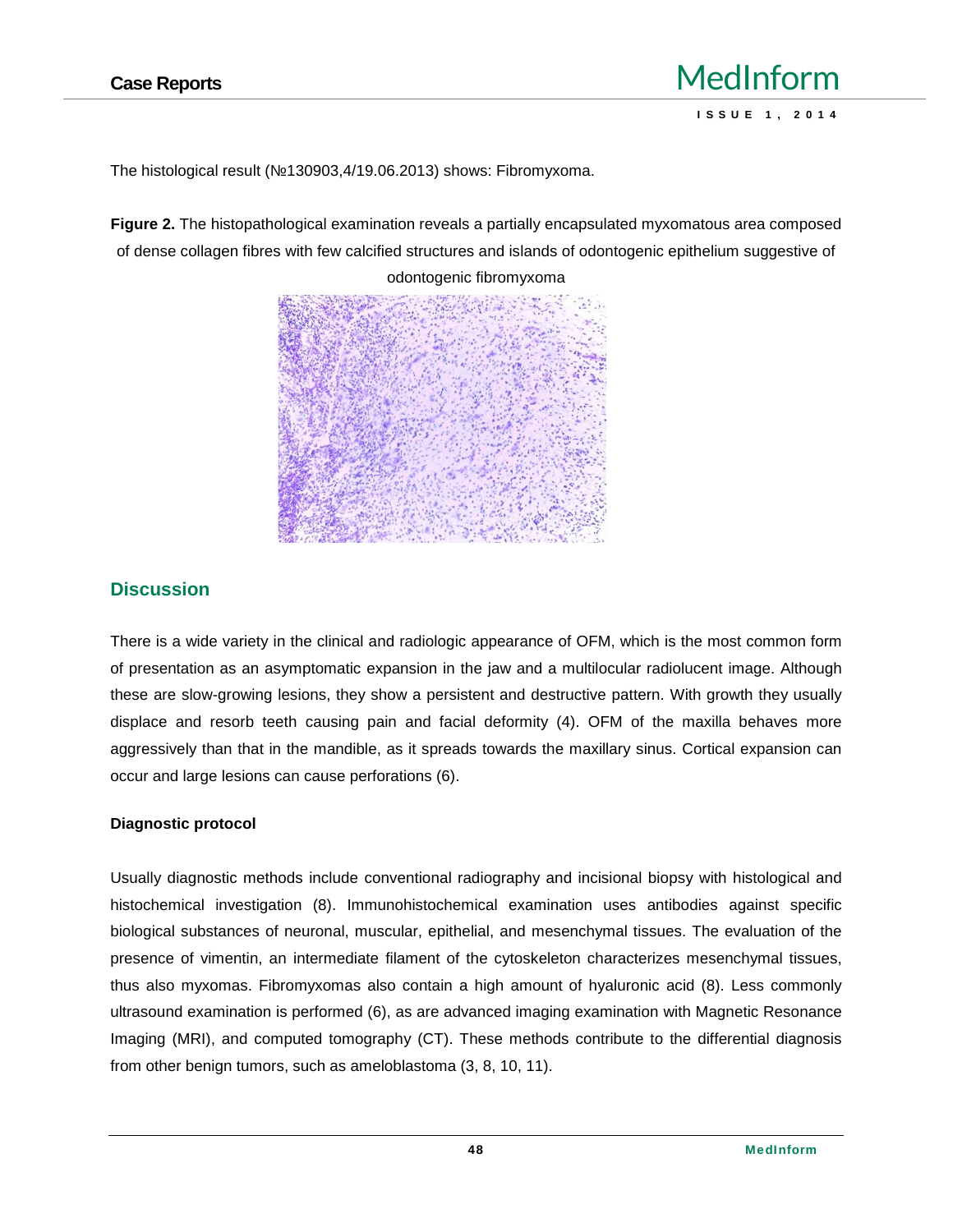Radiological examination plays an important role for the differential diagnosis of myxomas/fibromyxomas and also for distinguishing between benign myxomas and malignant neoplasms with myxomatous tissue. In MRI, the lesion shows low-signal intensity in T1 and high-signal intensity in T2. In contrast, Kawai et al. advocate that high-signal intensity is shown in T1 and not in T2 (10). These discrepancies may be related to the ratio of fibrous/myxoid tissue, the viscosity, the concentration of proteins, the presence of hemorrhage and hypocellularity (8, 10).

In the presented case radiological examination includes only panoramic tomography. According to it the radiolucency doesn't show any peculiarities and wide differential diagnoses are possible.

#### **Treatment procedures**

The controversy has been focused mainly on therapeutic management with recommendations varying, depending on the clinical cases, from simple curettage of lesion to segmental bone resection (4).

Although curettage of the lesion is used for treatment, it is associated with a high recurrence rate of up to 25%. It typically occurs during the first 2 years after removal (4). The treatment of choice in large, de structive and expansile lesions is surgical removal with safety margins of at least 1.5 cm to prevent recurrence of the neoplasm. In most cases, tumor ablation usually involves the sacrifice of adjacent teeth (4). Recently, advanced imaging modalities such as CT and MRI are being applied to this tumor which possess the special predominance in detecting whether the adjacent bone and soft tissues are involved or not, and the exact extent of the lesion (4). Slootweg and Wittkampf (12) comment that site of the myxoma should be taken into account when deciding on management plans.

The tumor is not radiosensitive, and surgery is the treatment of choice. The lack of a capsule and infiltrative growth pattern is responsible for the high recurrence rate (up to 25%) when conservative enucleation and curettage are performed. Recurrence is minimized with extensive partial or total resection procedures, and this method of treatment is particularly indicated in the maxilla due to the proximity of vital structures (3, 13, 14, 15).

#### **Conclusion**

The diagnosis of OFM is a correlation of clinical, radiological and histopathological features. A complete surgical excision along with proper long term follow up is essential, due to the possibility of recurrence of the myxomatous tumor and to the fact that the tumor is not radiosensitive. Surgery is the advised choice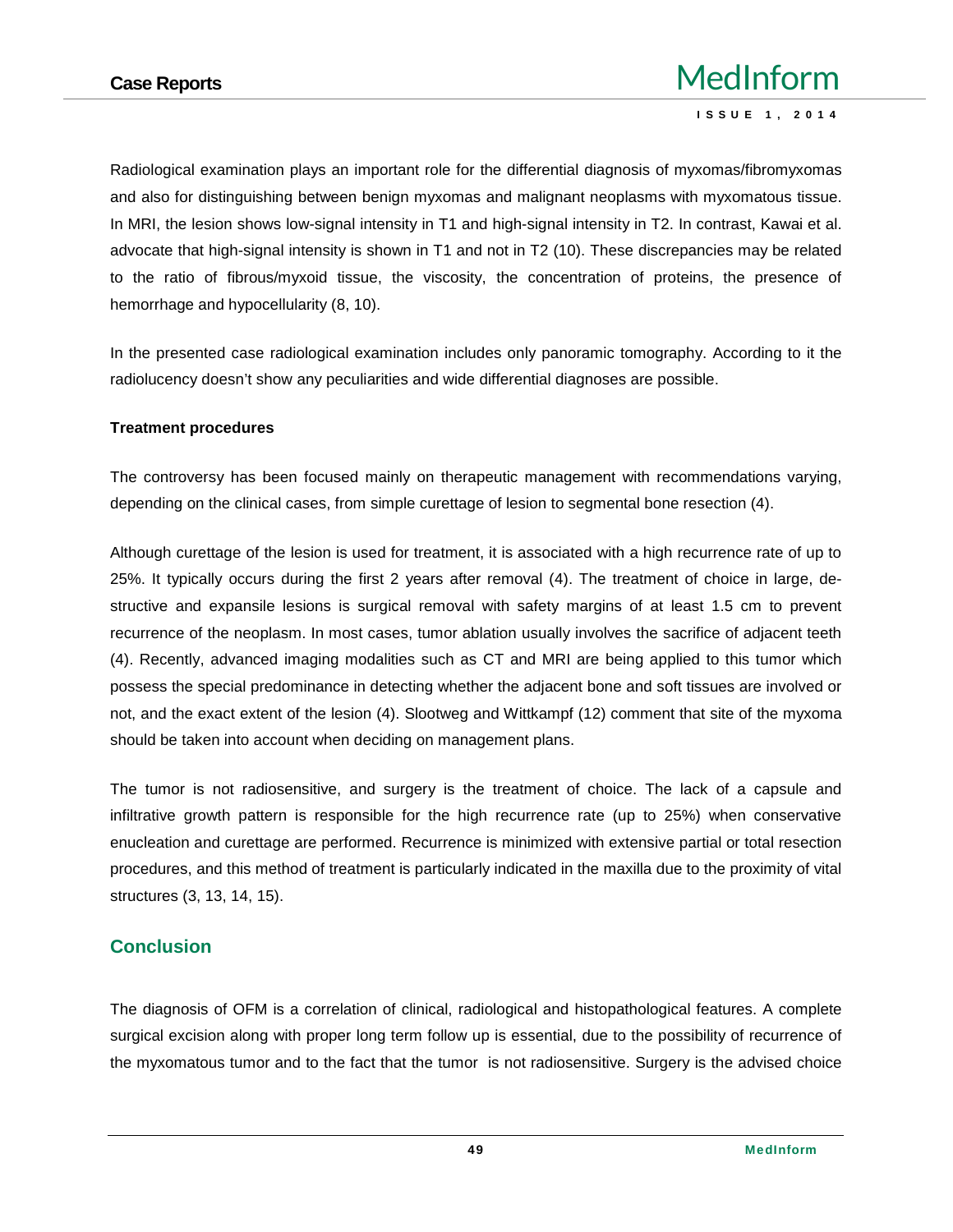of treatment. The primary treatment considerations include the age of the patient and the potential recurrence of the lesion.

#### **References**

- 1. Mehrotra D, Kamboj M. Recurrent Odontogenic Myxofibroma of the Mandible in a 12 Year Old: An Illustrative Case Report, J Clin Pediatr Dent 2008; 32:4:309–312.
- 2. Muzio LL, Nocini P, Favia G, et al. Odontogenic myxoma of the jaws: a clinical, radiologic, immunohistochemical, and ultrastructural study. Oral Surgery, Oral Medicine, Oral Pathology, Oral Radiology, and Endodontics 1996;82:4:426–433.
- 3. Gupta I, Keluskar V, Shetti A. Odontogenic fibromyxoma of left maxilla A case report. J. Int Oral Health 2010;2:479-85.
- 4. Infante-Cossío P, Martínez-de-Fuentes R, García-Perla-García A, et al. Myxofibroma of the maxilla. Reconstruction with iliac crest graft and dental implants after tumor resection. Med Oral Patol Oral Cir Bucal 2011;1:16:4:532-536.
- 5. Sumi Y, Miyaishi O, Ket I, et al. Magnetic resonance imaging of myxoma in the mandible: a case report. Oral Surgery, Oral Medicine, Oral Pathology, Oral Radiology, and Endodontics 2000;90: 5:671–676.
- 6. Mounesh Kumar CD, Suresh KV, Pramod RC, et al. An Unusual Case of Odontogenic Fibromyxoma of Anterior Maxilla. International Journal of Oral & Maxillofacial Pathology 2012;3:4:60-63.
- 7. Martínez-Mata G, Mosqueda-Taylor A, Carlos-Bregni R, et al. Odontogenic myxoma: clinico pathological, immunohistochemical and ultrastructural findings of a multicentric series. Oral Oncology 2008;44:6:601–607.
- 8. Dietrich EM, Papaemmanouil S, Koloutsos G, et al. Odontogenic Fibromyxoma of the Maxilla: a Case Report and Review of the Literature. Case Report Med 2011.238712.
- 9. Reddy GP, Badam RK, Vaddeswarapu RM, et al. Aggressive fibromyxoma of the maxilla. J Cranio Max Dis; 2014:7:2:170-174.
- 10. Kawai T, Murakami S, Nishiyama H, et al. Diagnostic imaging for a case of maxillary myxoma with a review of the magnetic resonance images of myxoid lesions. Oral Surgery, Oral Medicine, Oral Pathology, Oral Radiology, and Endodontics 1997;84:4,449–454.
- 11. Aquilino RN, Tuji FM, Eid LM, et al. Odontogenic myxoma in the maxilla: a case report and characteristics on CT and MR. Oral Oncology Extra 2006;42:4:133–136.
- 12. Slootweg PJ, Wittkampf RM. Myxoma of the jaws. An analysisof 15 cases. J Maxillofac Surg 1986;14:46.